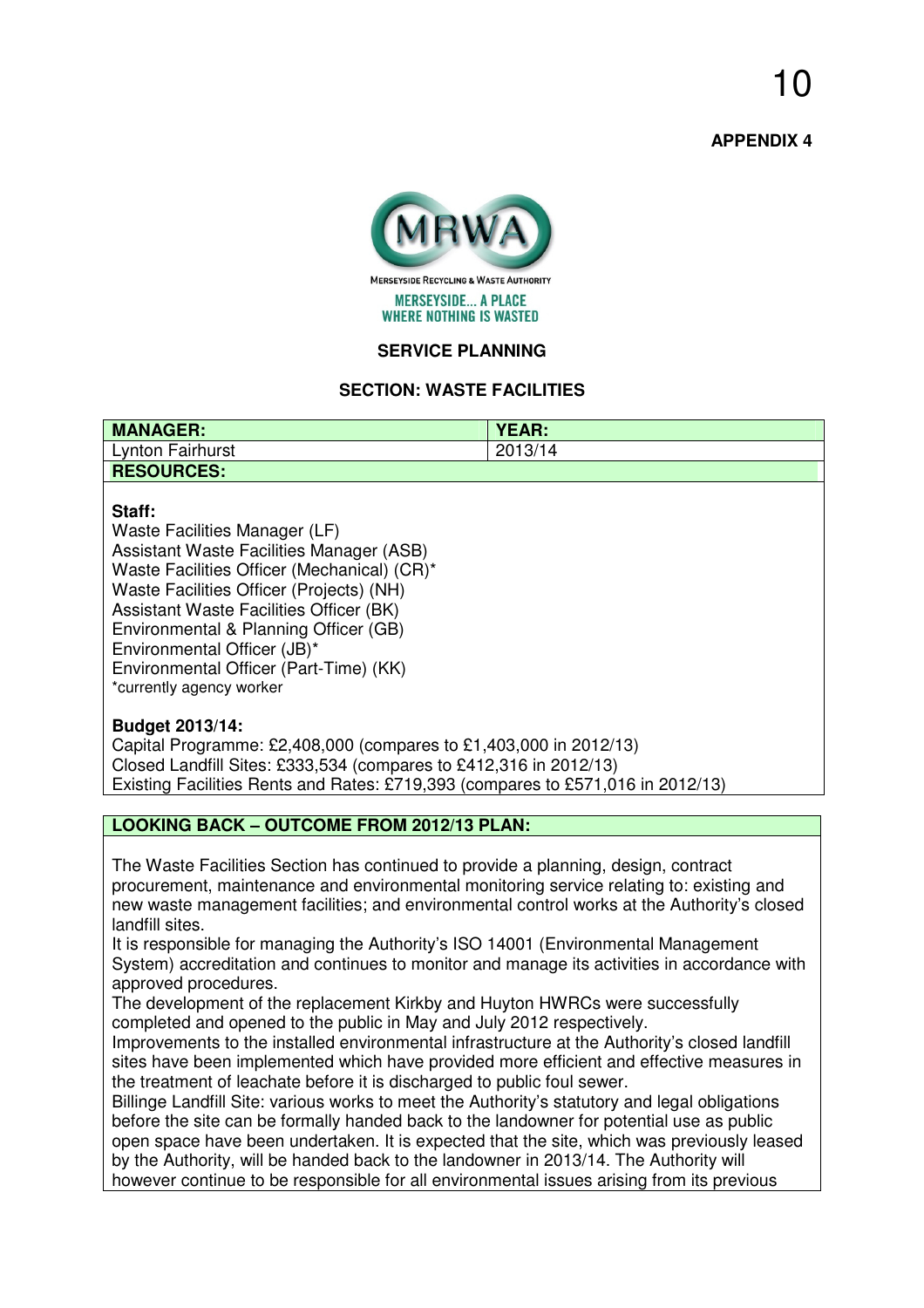landfilling activities.

Commencement of the proposed restoration (soiling works) of Foul Lane Landfill Site has been delayed due to the downturn in construction activities in the region resulting in a reduction in available soil materials suitable for the required restoration.

The programme of environmental monitoring and maintenance activities scheduled for the Authority's closed landfill sites was successfully achieved.

| <b>Core Activities 2013/14</b>                                                                                                                                                                                                                                                                                                                                                                                                                                                                                           |                            |  |  |  |  |
|--------------------------------------------------------------------------------------------------------------------------------------------------------------------------------------------------------------------------------------------------------------------------------------------------------------------------------------------------------------------------------------------------------------------------------------------------------------------------------------------------------------------------|----------------------------|--|--|--|--|
| <b>Title</b>                                                                                                                                                                                                                                                                                                                                                                                                                                                                                                             | <b>Corporate Objective</b> |  |  |  |  |
| <b>Contract Procedures and Financial Control</b><br>Capital Programme and Monitoring<br><b>Funding Management</b><br>Revenue Budget - Closed landfill<br>and facilities rent/rates budget and<br>monitoring<br>Establishment and review of list of<br><b>Approved Contractors</b><br><b>Asset Management</b><br><b>Construction Industry Scheme</b><br>(HMRC)                                                                                                                                                            | Objective 2.2              |  |  |  |  |
| Statutory / Legal Compliance<br>Legal/estates support<br>Property lease compliance<br>monitoring and inspections<br>Environmental Permit - obligations<br>$\bullet$<br>and compliance<br>Facility risk assessments and risk<br>management<br>Insurance assessments<br><b>Property Rates (assessment</b><br>support)<br>Contaminated land obligations in<br>$\bullet$<br>respect of the Authority's previous<br>activities<br>Planning related matters<br>Management of ISO 14001<br>(Environmental Management<br>System) | Objective 1.3 and 1.4      |  |  |  |  |
| <b>Existing Facilities Infrastructure</b><br>Trade Effluent compliance and<br>monitoring<br>Planned/Unplanned maintenance<br>(routine servicing and inspections)<br><b>Environmental Monitoring</b><br>Technical support - Bidston<br>Methane LTD (Joint Venture)<br>WMRC works development and<br>maintenance programme                                                                                                                                                                                                 | Objective 1.4              |  |  |  |  |
| <b>Facilities Information Data base</b><br><b>Drawing Register</b><br><b>Technical Library</b><br>Site information records<br>Management IT monitoring systems                                                                                                                                                                                                                                                                                                                                                           | Objective 1.3              |  |  |  |  |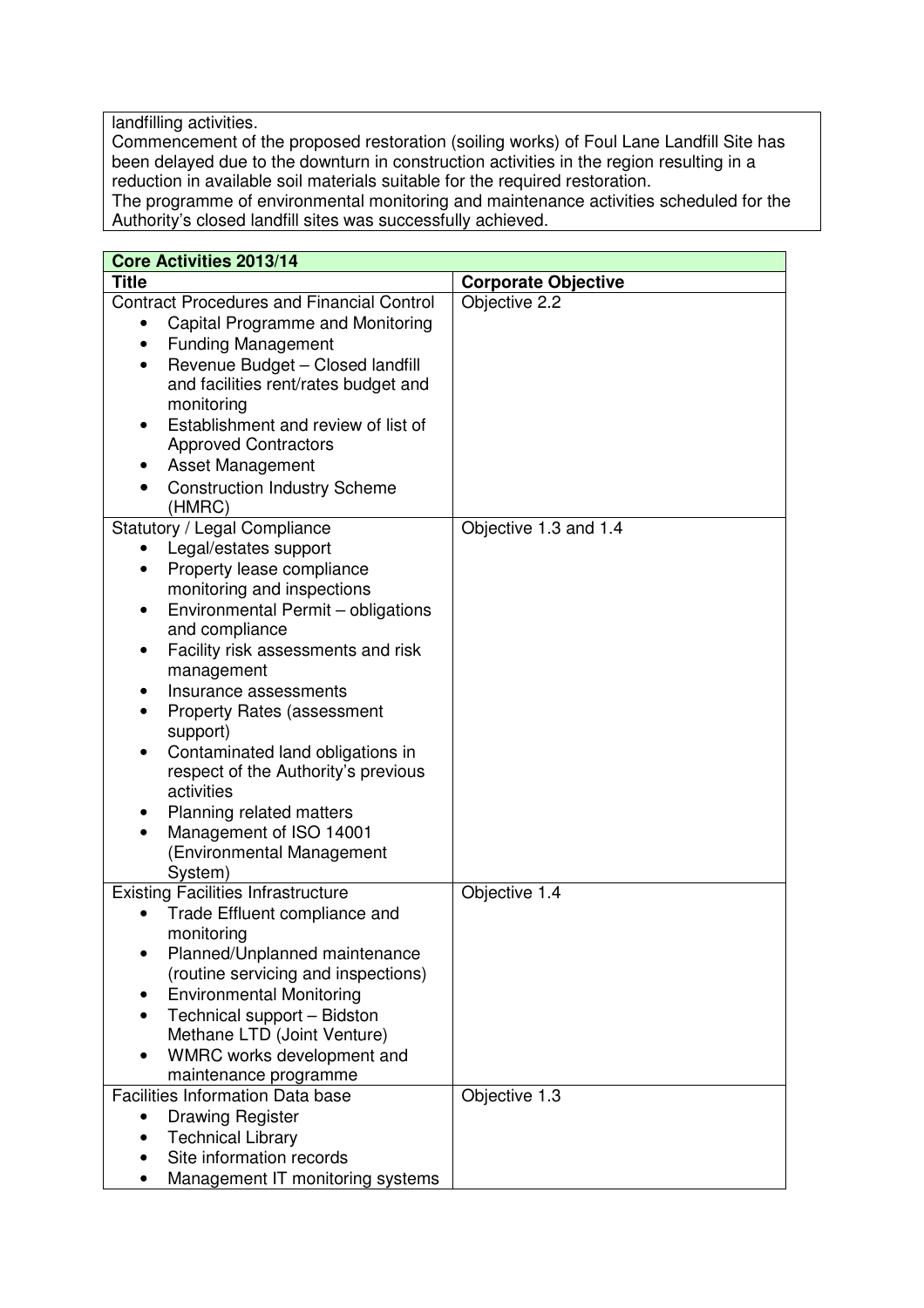| including GIS (geographical<br>Information System)                                                                  |               |
|---------------------------------------------------------------------------------------------------------------------|---------------|
| Research and Development<br>Environmental control and<br>$\bullet$<br>construction technologies<br>New Technologies | Objective 1.3 |

10

| <b>LOOKING FORWARD - PRIORITIES FOR 2013/14:</b>                                                                                                                    |                                                                                                                                              |  |  |  |
|---------------------------------------------------------------------------------------------------------------------------------------------------------------------|----------------------------------------------------------------------------------------------------------------------------------------------|--|--|--|
| <b>Corporate Objective</b>                                                                                                                                          | <b>Description of Section's Contribution to</b><br><b>Objective in Forward Year</b>                                                          |  |  |  |
| <b>Objective 1.2</b><br>To work with our customers, contractors                                                                                                     |                                                                                                                                              |  |  |  |
| and stakeholders to continuously<br>improve the waste services we provide.                                                                                          | To assist the Director of Operations in the<br>delivery of his priorities.                                                                   |  |  |  |
| <b>Objective 1.3</b>                                                                                                                                                |                                                                                                                                              |  |  |  |
| To manage the development of new and<br>existing waste management facilities and<br>the restoration of closed sites in a safe<br>and sustainable manner.            | To develop and deliver a Capital Programme<br>which meets the Authority's existing and future<br>aims and needs.                             |  |  |  |
| Objective 1.4<br>To ensure that effective health, safety,<br>welfare and environmental control<br>measures are in place at the Authority's<br>sites and facilities. | To explore the most cost effective methods of<br>environmental monitoring and control to fulfil<br>existing legal and statutory obligations. |  |  |  |
|                                                                                                                                                                     |                                                                                                                                              |  |  |  |

| <b>IDENTIFIED RISKS IN 2013/14:</b>                                                                      |                                          |                |                |                      |                                                                                                                                                                                                                                          |  |
|----------------------------------------------------------------------------------------------------------|------------------------------------------|----------------|----------------|----------------------|------------------------------------------------------------------------------------------------------------------------------------------------------------------------------------------------------------------------------------------|--|
| <b>Risk Identified</b>                                                                                   | Link to<br>Corporate<br><b>Risk Ref:</b> | Impact         | Likelihood     | <b>Risk</b><br>Value | <b>Mitigation</b>                                                                                                                                                                                                                        |  |
| Failure to manage<br>the health & safety<br>and environmental<br>impact of the<br>Authority's activities | 27                                       | 5              | $\overline{2}$ | 10                   | Environmental<br>Monitoring and<br>Control, Planned<br>Maintenance, Capital<br>Programme,<br>Environmental<br>Management<br>System, Carbon<br>Management,<br>Strategic<br>Environmental<br>Assessments,<br>security measures at<br>sites |  |
| Failure to manage<br>assets                                                                              | 31                                       | $\overline{4}$ | 2              | 8                    | Review of assets and<br>valuations.<br>Maintenance<br>programme,<br>inspections, lease<br>compliance<br>monitoring, insurance                                                                                                            |  |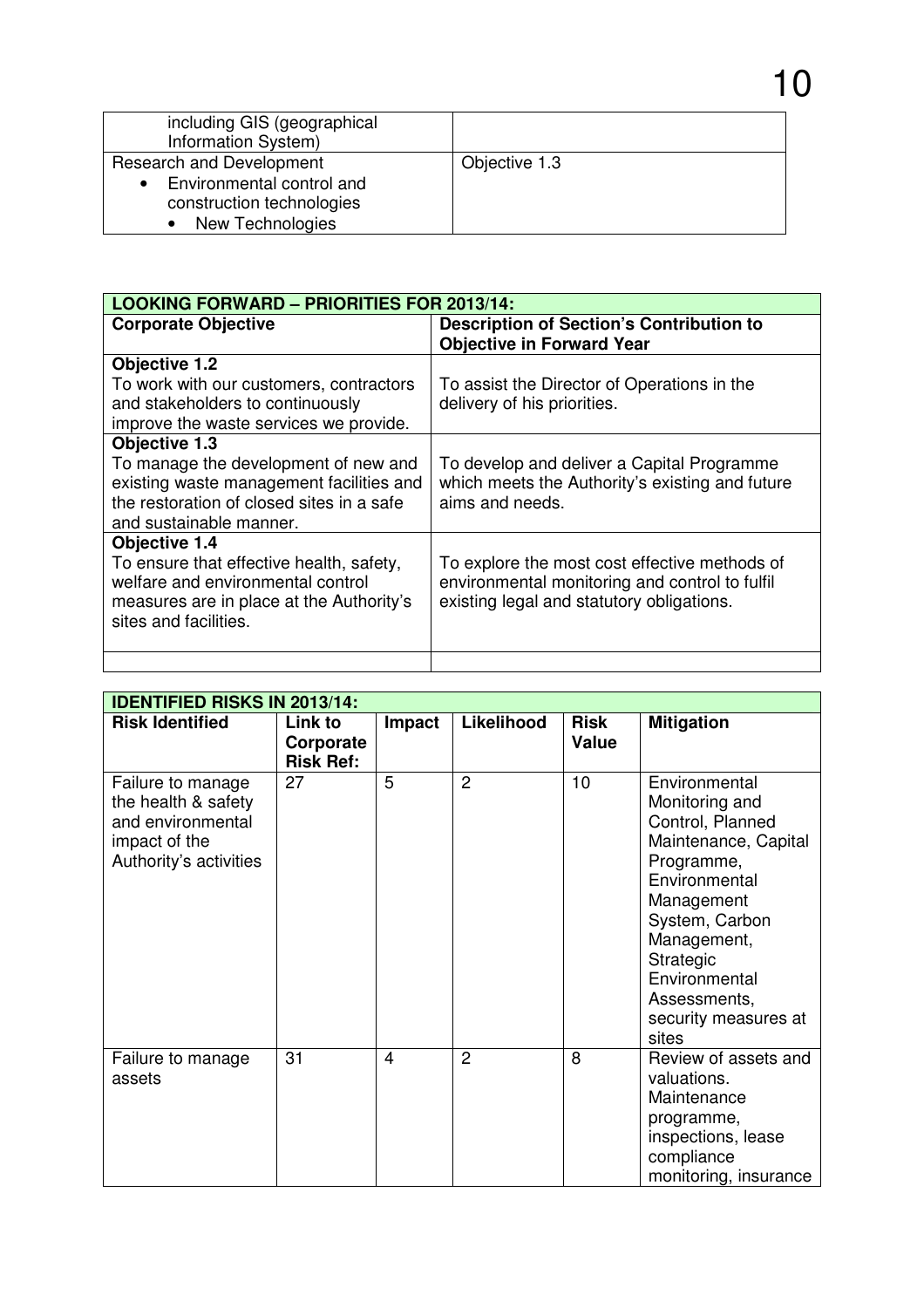|                                               |    |   |   |   | cover. Monitoring of<br>environmental &<br>legal compliance.<br>Contractor asset<br>management. |
|-----------------------------------------------|----|---|---|---|-------------------------------------------------------------------------------------------------|
| Failure to manage<br><b>Capital Programme</b> | 30 | 3 | っ | 6 | Procurement Project,<br>Performance<br>Management, Capital<br>Strategy                          |
|                                               |    |   |   |   |                                                                                                 |

| PROJECTS FOR 2013/14:                      |                         |                            |  |  |  |
|--------------------------------------------|-------------------------|----------------------------|--|--|--|
| <b>Title</b>                               | <b>Project Manager</b>  | <b>Corporate Objective</b> |  |  |  |
| <b>HWRC Development Programme:</b>         |                         | Objective 1.3              |  |  |  |
| Redevelopment of existing                  | <b>Lynton Fairhurst</b> |                            |  |  |  |
| <b>Burtonhead Road HWRC</b>                |                         |                            |  |  |  |
| Development of a new HWRC in               |                         |                            |  |  |  |
| Liverpool                                  | Lynton Fairhurst        |                            |  |  |  |
| Review the position regarding<br>$\bullet$ |                         |                            |  |  |  |
| the relocation of Formby Site              |                         |                            |  |  |  |
| <b>Billinge Landfill Site:</b>             | <b>Tony Byers</b>       | Objective 1.3              |  |  |  |
| Completion of site works to                |                         |                            |  |  |  |
| return site to landowner                   |                         |                            |  |  |  |
| Foul Lane Landfill Site: Review and        | <b>Lynton Fairhurst</b> | Objective 1.3              |  |  |  |
| progress options for site restoration      |                         |                            |  |  |  |
| Closed Landfill Sites General: Review of   | Lynton Fairhurst /      | Objective 1.4              |  |  |  |
| existing environmental control             | <b>Tony Byers</b>       |                            |  |  |  |
| measures implemented at the sites          |                         |                            |  |  |  |

| <b>PERFORMANCE TARGETS:</b>                                                                                                                                          |                          |                                                      |                                                     |  |  |
|----------------------------------------------------------------------------------------------------------------------------------------------------------------------|--------------------------|------------------------------------------------------|-----------------------------------------------------|--|--|
| <b>Performance Indicators</b>                                                                                                                                        | <b>Target</b><br>2012/13 | <b>Actual</b><br>2012/13<br>(Estimated<br>in Feb 13) | Target<br>2013/14                                   |  |  |
| Provide a replacement site for the existing Huyton<br><b>HWRC</b>                                                                                                    | April<br>2012            | June 2012                                            |                                                     |  |  |
| Complete the redevelopment of Burtonhead Road<br><b>HWRC</b>                                                                                                         |                          |                                                      | Dec 2013                                            |  |  |
| Commence the development of a new HWRC in<br>Liverpool                                                                                                               |                          |                                                      | Subject to<br>provision<br>of site by<br><b>LCC</b> |  |  |
| Foul Lane Landfill Site: Review and progress<br>options for site restoration                                                                                         |                          |                                                      | June<br>2013                                        |  |  |
| ISO 14001 EMS System:<br>Complete appraisal of relevant legislation included in<br>EMS 2 Legal Compliance.<br>Undertake internal audits in accordance with EMS<br>13 |                          |                                                      | 100%<br>100%                                        |  |  |
| To undertake scheduled maintenance activities for<br>plant & equipment at the Authority's closed landfill<br>sites.                                                  | 100%                     | 100%                                                 | 100%                                                |  |  |